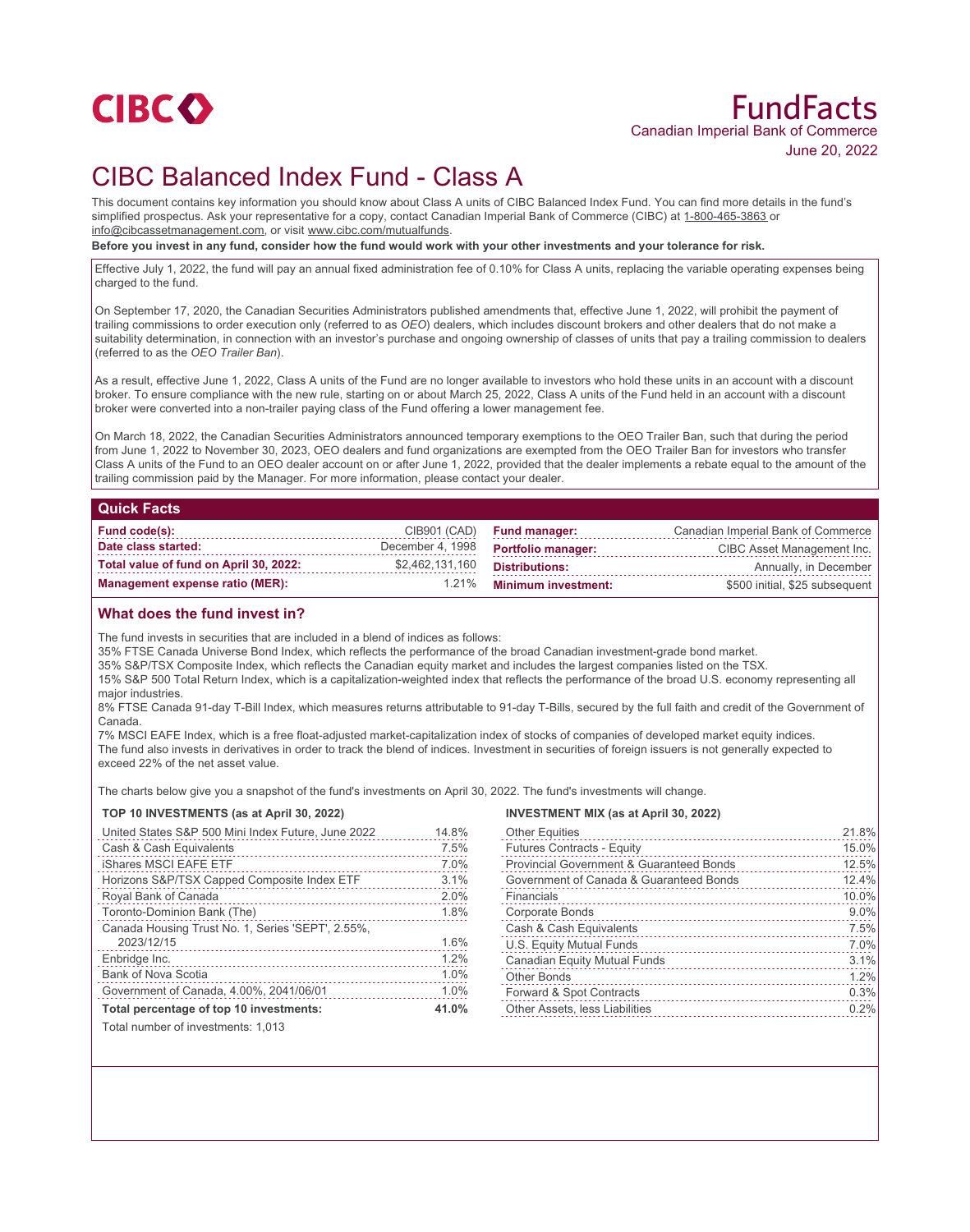## **FundFacts**

## **How risky is it?**

The value of the fund can go down as well as up. You could lose money.

One way to gauge risk is to look at how much a fund's returns change over time. This is called "volatility".

In general, funds with higher volatility will have returns that change more over time. They typically have a greater chance of losing money and may have a greater chance of higher returns. Funds with lower volatility tend to have returns that change less over time. They typically have lower returns and may have a lower chance of losing money.

#### **Risk rating**

CIBC has rated the volatility of this fund as **Low to Medium**.

This rating is based on how much the fund's returns have changed from year to year. It does not tell you how volatile the fund will be in the future. The rating can change over time. A fund with a low risk rating can still lose money.



For more information about the risk rating, refer to *Investment Risk Classification Methodology* under *Specific Information About Each of the Mutual Funds Described in this Document* in the fund's simplified prospectus. For more information about specific risks that can affect the fund's returns, refer to the simplified prospectus under the section *What are the Risks of Investing in the Fund?* for the fund.

#### **No guarantees**

Like most mutual funds, this fund does not have any guarantees. You may not get back the amount of money you invest.

### **How has the fund performed?**

This section tells you how Class A units of the fund have performed over the past 10 years. Returns are after expenses have been deducted. These expenses reduce the fund's returns.

#### **YEAR-BY-YEAR RETURNS**

This chart shows how Class A units of the fund performed in each of the past 10 calendar years. Class A units dropped in value in 1 of the 10 years. The range of returns and change from year to year can help you assess how risky the fund has been in the past. It does not tell you how the fund will perform in the future.



#### **BEST AND WORST 3-MONTH RETURNS**

This table shows the best and worst returns for Class A units of the fund in a 3-month period over the past 10 calendar years. The best and worst 3-month returns could be higher or lower in the future. Consider how much of a loss you could afford to take in a short period of time.

|                     | <b>Return</b> | 3 months ending | If you invested \$1,000 at the beginning of the period |
|---------------------|---------------|-----------------|--------------------------------------------------------|
| <b>Best return</b>  | $10.9\%$      | June 30, 2020   | Your investment would rise to \$1,109                  |
| <b>Worst return</b> | $-10.4\%$     | March 31, 2020  | Your investment would drop to \$896                    |

#### **AVERAGE RETURN**

The annual compounded return of Class A units of the fund was 5.7% over the past 10 years. If you had invested \$1,000 in the fund 10 years ago, your investment would be worth \$1,742 as at April 30, 2022.

| Who is this fund for?                                                                                                                                                                            | A word about tax                                                                                                                                                                                                                                                                                                                                                                                                                                                                                  |
|--------------------------------------------------------------------------------------------------------------------------------------------------------------------------------------------------|---------------------------------------------------------------------------------------------------------------------------------------------------------------------------------------------------------------------------------------------------------------------------------------------------------------------------------------------------------------------------------------------------------------------------------------------------------------------------------------------------|
| Investors who:<br>• are seeking returns similar to those of the blended index;<br>• seek both income and the potential for long-term growth; and<br>• are investing for the medium to long term. | In general, you will have to pay income tax on any money you make on a<br>fund. How much you pay depends on the tax laws where you live and<br>whether or not you hold the fund in a registered plan such as a<br>Registered Retirement Savings Plan (RRSP) or a Tax-Free Savings<br>Account (TFSA).<br>Keep in mind that if you hold your fund in a non-registered plan, fund<br>distributions are included in your taxable income, whether you receive<br>them in cash or have them reinvested. |
|                                                                                                                                                                                                  |                                                                                                                                                                                                                                                                                                                                                                                                                                                                                                   |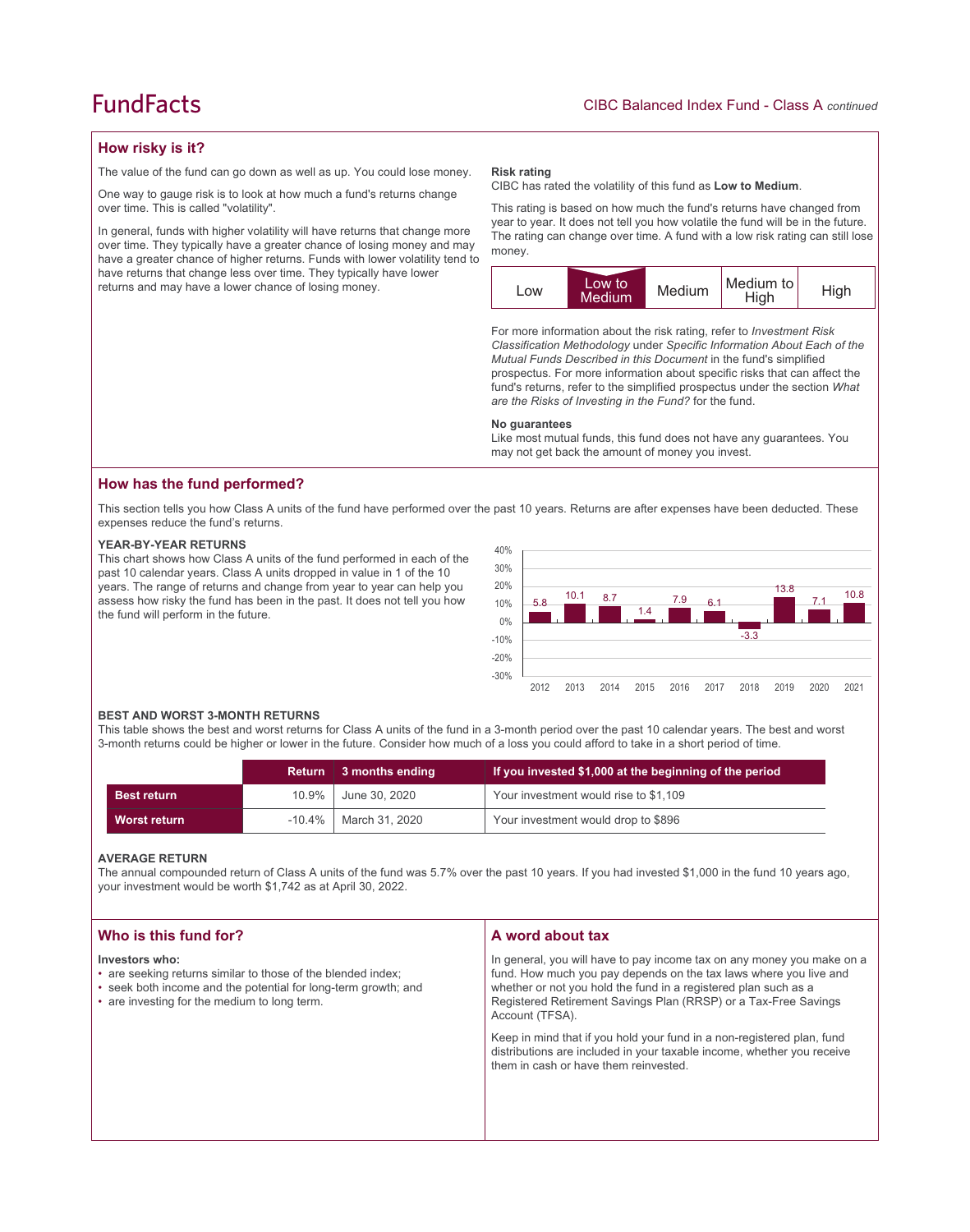## **How much does it cost?**

The following tables show the fees and expenses you could pay to buy, own, and sell Class A units of the fund. The fees and expenses - including any commissions - can vary among classes of a fund and among funds. Higher commissions can influence representatives to recommend one investment over another. Ask about other funds and investments that may be suitable for you at a lower cost.

We automatically convert eligible investors from Class A units into the Premium Class units of the Fund (bearing a lower management fee) when their investment amount in Class A units of the Fund, or their aggregated investment amount in Class A units and Premium Class units of the Fund, within a single account meets the minimum investment amount of Premium Class units of \$50,000. Eligible investors will benefit from a management fee decrease. See *Automatic conversion program* below under the sub-heading *Fund expenses*. If you no longer meet the minimum investment amount for Premium Class units, we may convert your Premium Class units back into Class A units which have a higher management fee. See *Purchases, Switches and Redemptions* in the Fund's simplified prospectus and speak to your investment advisor for additional details.

#### **1. SALES CHARGES**

There are no sales charges payable when you buy, switch, or sell units of the fund through CIBC Securities Inc. or CIBC Investor Services Inc. You may pay sales charges if you purchase units of the fund through another firm.

#### **2. FUND EXPENSES**

You don't pay these expenses directly. They affect you because they reduce the fund's returns.

As at December 31, 2021, the expenses for Class A units of the fund were 1.23% of its value. This equals \$12.30 for every \$1,000 invested.

|                                                                                                                                                         | Annual rate<br>(as a % of the fund's value) |
|---------------------------------------------------------------------------------------------------------------------------------------------------------|---------------------------------------------|
| Management expense ratio (MER)<br>This is the total of the fund's management fee (including the trailing commission) and operating expenses for Class A |                                             |
| units of the fund. CIBC waived some of the fund's expenses. If it had not done so, the MER would have been higher.                                      | 1.21%                                       |
| Trading expense ratio (TER)                                                                                                                             |                                             |
| These are the fund's trading costs.                                                                                                                     | 0.02%                                       |
| <b>Fund expenses</b>                                                                                                                                    | 1.23%                                       |
|                                                                                                                                                         |                                             |

#### **Automatic conversion program**

The management fee decrease from Class A units to Premium Class units is 0.25%.

#### **More about the trailing commission**

The trailing commission is an ongoing commission. It is paid for as long as you own the fund. It is for the services and advice that your representative and their firm provide to you.

CIBC pays the trailing commission to your representative's firm. It is paid from the fund's management fee and is based on the value of your investment.

For Class A units, a trailing commission of 0% to 0.25% of the value of your investment each year (\$0.00 to \$2.50 each year on every \$1,000 invested) is paid from the management fee.

## **3. OTHER FEES**

You may have to pay other fees when you buy, hold, sell, switch, or convert units of the fund.

| Fee                    | What you pay                                                                                                                                                                                                                                                                                              |
|------------------------|-----------------------------------------------------------------------------------------------------------------------------------------------------------------------------------------------------------------------------------------------------------------------------------------------------------|
| Short-term trading fee | Up to 2% of the value of units you sell or switch within 30 days of buying them. This fee goes to the fund.                                                                                                                                                                                               |
| Switch fee             | If you sell units of the fund to buy units of another fund, you may pay a switch fee of up to 2% of the value of units you<br>switch through a representative's firm other than CIBC Securities Inc. or CIBC Investor Services Inc. This fee goes to<br>your representative's firm.                       |
| <b>Conversion fee</b>  | If you convert units of the fund to another class of units of the same fund, you may pay a conversion fee of up to 2%<br>of the value of units you convert through a representative's firm other than CIBC Securities Inc. or CIBC Investor<br>Services Inc. This fee goes to your representative's firm. |